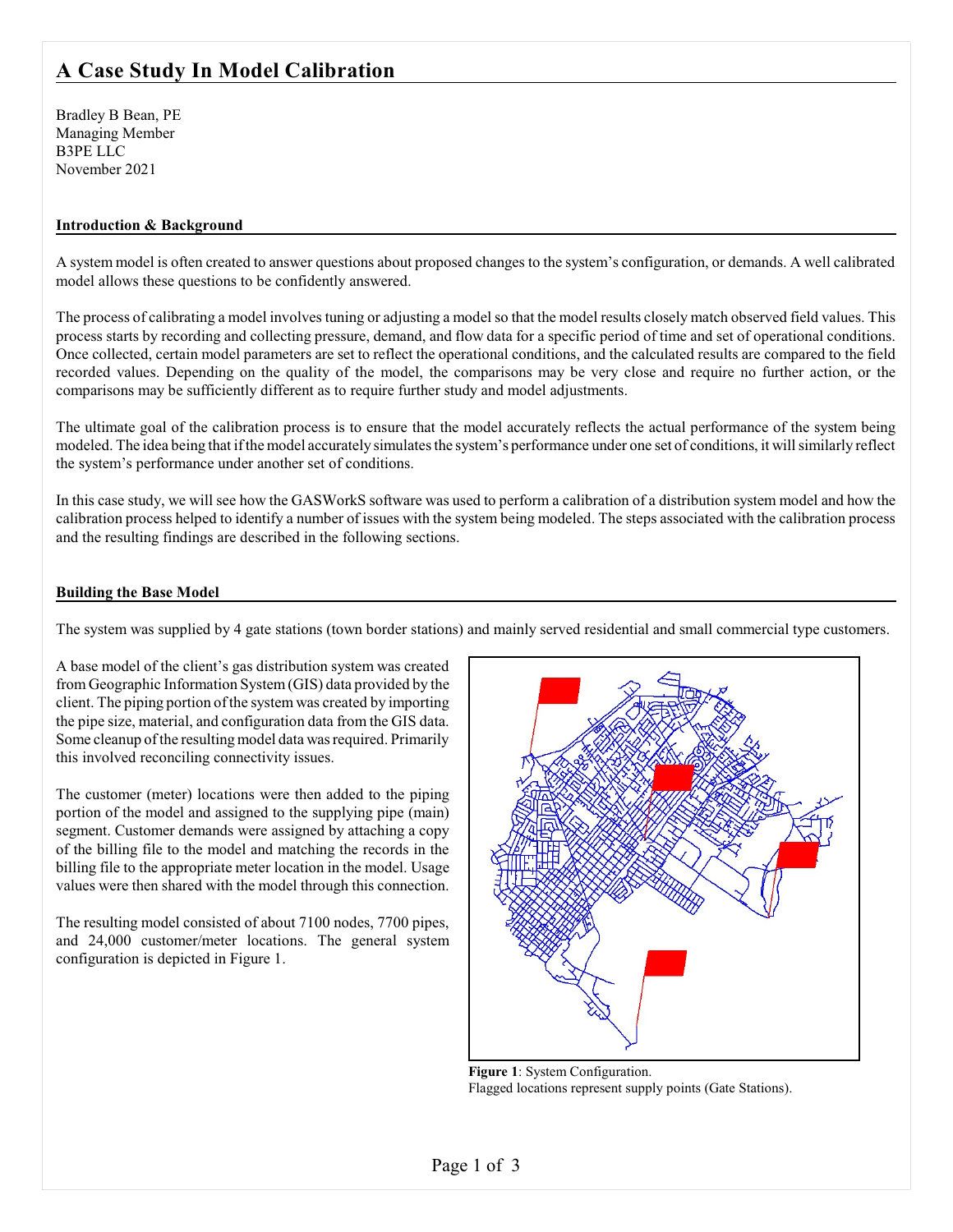# **Data Collection**

Demands, flows, and pressures are constantly changing in a distribution system. Because of this, it is important that the operating data used for calibration be from the same operational period (time and date). Generally it is best to try to use data from high demand, high system pressure drop conditions, such as the peak flow hour of the peak day. The more "stressed" the system, the more likely that differences between the model and the physical system configuration will be revealed.

For this model, operating data for a peak hourly flow during the height of the heating season was collected. This data included gate station supply pressures, gate station flow rates, operating pressures from various locations in the system, and customer usage information for the billing period that overlapped the peak flow period.

#### **Model Preparation**

A model is "tuned" to match certain field results by adjusting the system configuration. In practice this means setting the GASWorkS "status" parameter of certain pipe segments to "off" to simulate valve closures, adjusting regulator set pressures to reflect regulator droop, adjusting customer demand to reflect demand coincidence, and adjusting the pipe hydraulic efficiencies to reflect restrictions, liquid buildup, or inaccuracies of the pipe flow equation.

To prepare for the calibration, the base model was copied and revised to reflect the conditions present during the calibration period. A copy of the billing file for the calibration period was attached to the model and usage values from this period were assigned to the customers in the model. The delivery pressures at the gate stations were set to the recorded values. The GASWorkS "total system flow" parameter was set to the summation of the gate station flow rates during the peak hour and a corresponding GASWorkS "design factor" value was calculated. The customer demand values were adjusted using the computed design factor, forcing the total demand on the system to match the total of the gate station flows.

Recorded flows and pressures were entered for the "calibration values" at the corresponding nodes in the model.

The hydraulic efficiency was set to 1.00 for all of the pipes in the model.

#### **Model Comparison And Adjustment**

Generally the model comparison part of the calibration process reviews two types of values: the flow distribution between the gate stations when multiple stations are present, and the system pressures at coincident node and recorder locations.

In this case, the initial predicted flow distribution between the gate stations did not compare well with the field data. The model predicted a value for one of the stations that was much higher than the recorded field value. A difference in values can be caused by a variety of issues including incorrect model data, issues with the data measurement and collection, or issues in the physical system configuration.

Based on the model results, the mismatch in this situation indicated that flow from the station was likely being restricted in some fashion. A study of the model results suggested that the field configuration of the system may not have been accurately reflected in the model. Specifically it appeared that there could be a valve closed or a "bad connection" near the station. After reviewing the potential issues with the client, they did some field checking and located two valves in the "off" position near the station outlet. Closure of the valves in the model satisfied the flow distribution comparison.

The next step was a review of the pressure comparisons at the various recording locations in the system. Some locations compared well to the field recorded values without adjustment. However, locations in a large central portion of the system did not compare well. In this area the model suggested that a newly installed large main was not supplying as much of the system as expected. The findings were reviewed with the client. They found as-built documents indicating that many of the laterals that the GIS and model data showed as connected to the new main were, in fact, connected but never tapped. When these laterals were disconnected in the model, the predicted pressure values compared well with the field recorded values.

Ultimately, the calibrated model was compared to field results from another set of operating conditions. When compared to data for these conditions, the average difference between the predicted and field values for the flowdistribution at the gate stations was 0.6%. The average difference between the predicted and field values for the system pressures was 1.6% of the absolute pressure values.